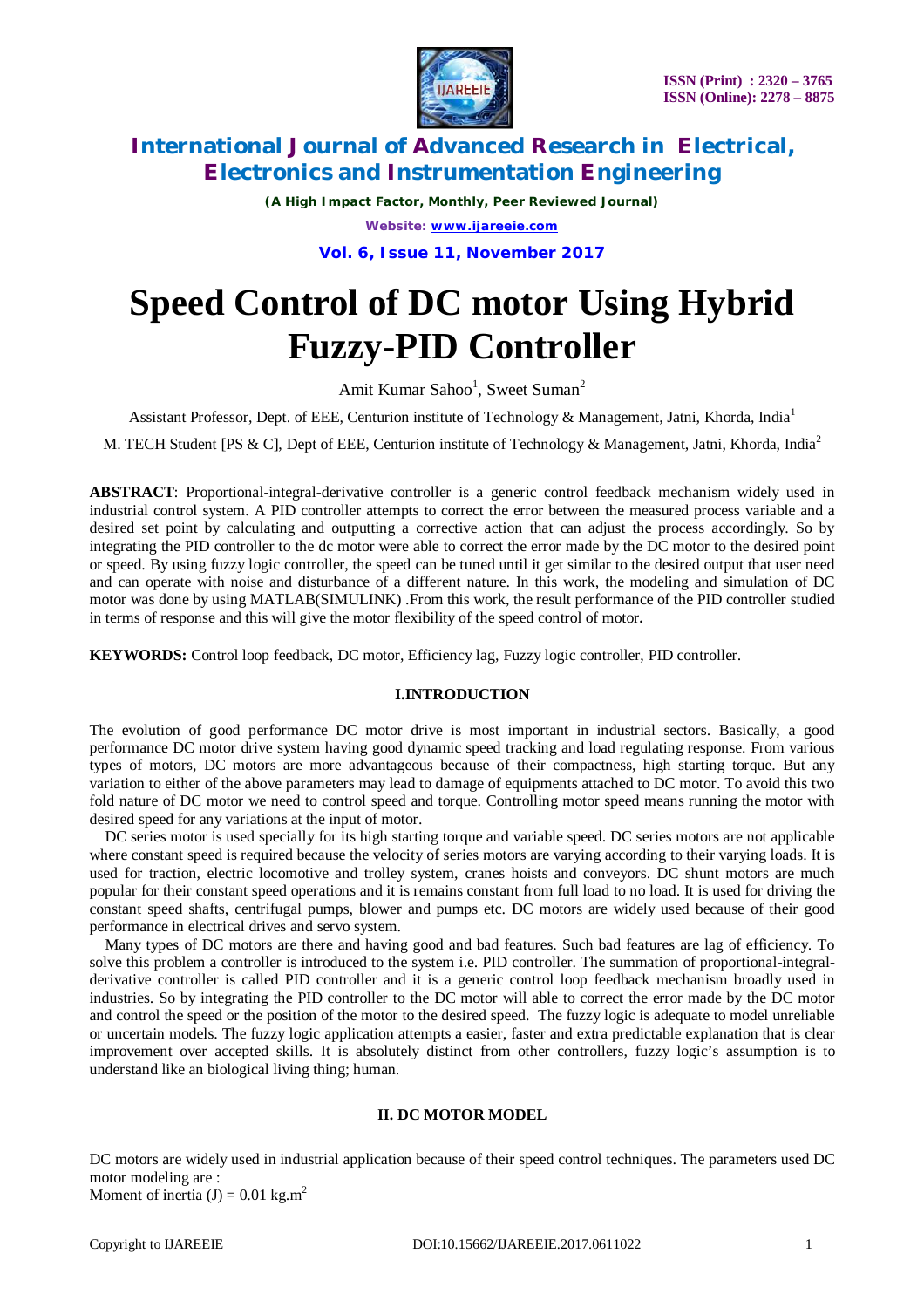

*(A High Impact Factor, Monthly, Peer Reviewed Journal)*

*Website: [www.ijareeie.com](http://www.ijareeie.com)*

# **Vol. 6, Issue 11, November 2017**

Viscous friction constant  $(B) = 0.1$  N. m. s Electromotive force constant (K  $_e$ ) = 0.01 v/ rad. /sec Motor torque constant  $(K_t) = 0.01$  N. m / amp Electrical resistance  $(R) = 1$  ohm Electrical inductance  $(L) = 0.5$  H Simplified DC motor modeling diagram is given by :-



**Fig 2.1** DC motor model

The torque generated by DC motor is proportional to the armature current and the strength of the magnetic field.

$$
T = K_t i
$$

The back e. m. f is proportional to the angular velocity of the shaft by a constant factor  $K_e$  $d\theta$ 

$$
e = K_e \frac{d\theta}{dt}
$$

where  $\omega = \frac{d\theta}{dt}$  $d\mathbf{t}$ 

 $e = K_e \omega$ 

Applying Newton's  $2<sup>nd</sup>$  law to secondary side and Kirchoff's voltage law to armature side :-

$$
\frac{d\omega}{dt} = \frac{Kt}{J}i - \frac{B}{J}\omega
$$

$$
\frac{di}{dt} = -\frac{R}{L}i - \frac{Ke}{L}\omega + \frac{V}{L}
$$

The simulink diagram of a DC motor model is given by :-



**Fig 2.2** SIMULINK MODEL OF A DC MOTOR

The simulation result of this DC motor model is given by :-

| 自<br>6  | QQQ    |      | 小语语    | 日音卡    |       |      |       |        |       |      |
|---------|--------|------|--------|--------|-------|------|-------|--------|-------|------|
| G       | $\sim$ |      | $\sim$ | $\sim$ |       |      | $-20$ | $\sim$ |       |      |
| n       |        |      | ٠      |        |       |      |       |        |       |      |
|         |        |      |        |        |       |      |       |        |       |      |
| U.<br>n | 0.005  | 0.01 | 0.015  | 0.02   | 0.025 | 0.03 | 0.035 | 0.04   | 0.045 | 0.05 |

**Fig. 1.3.** SIMULATION RESULT OF DC MOTOR

### **III.DC MOTOR WITH DIFFERENT CONTROLLER**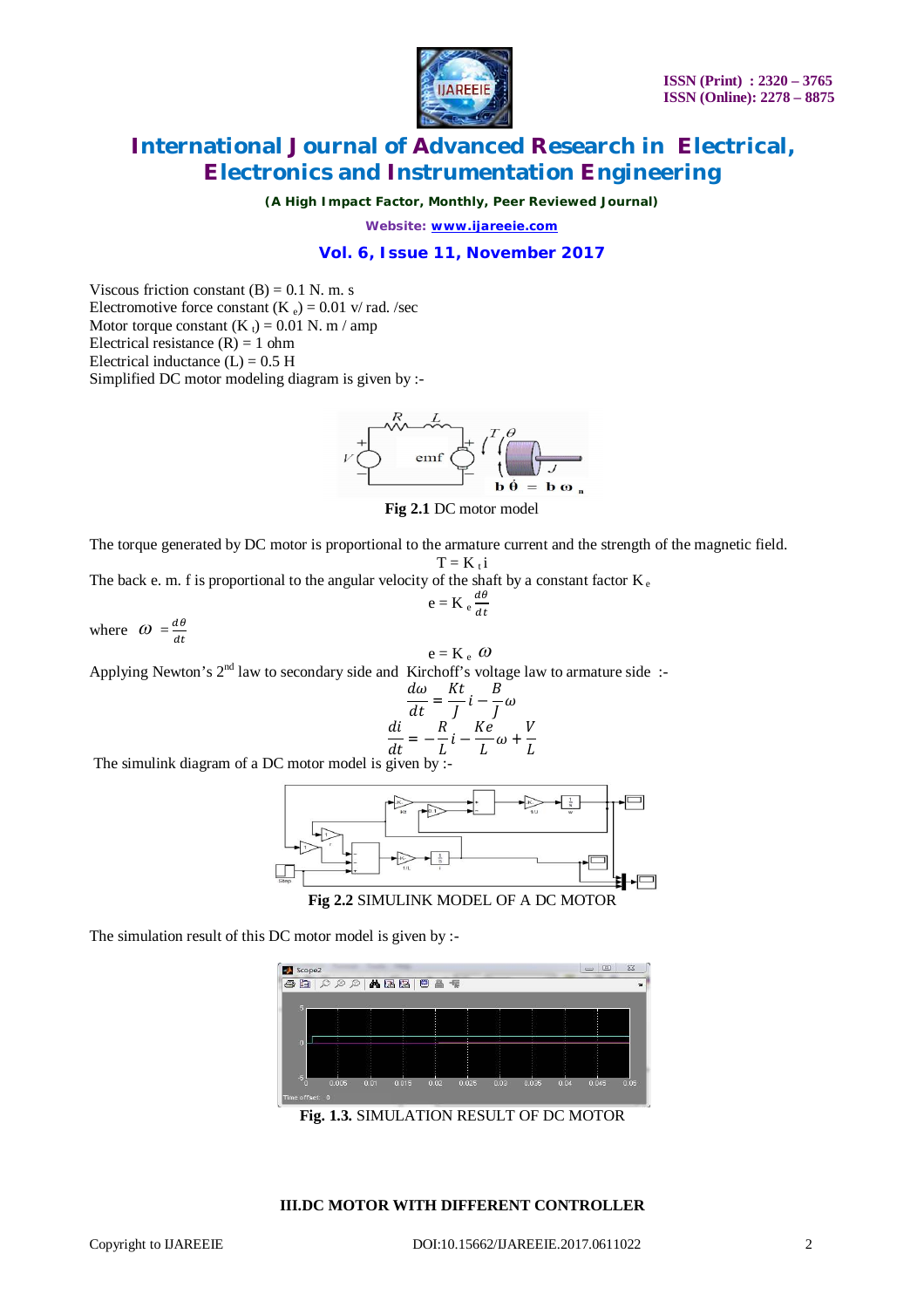

*(A High Impact Factor, Monthly, Peer Reviewed Journal)*

*Website: [www.ijareeie.com](http://www.ijareeie.com)*

### **Vol. 6, Issue 11, November 2017**

# **1) MOTOR WITH PID CONTROLLER:**

The main motive of constructing a PID controller is to regulate and control the speed performance of DC motor. In PID controller, the proportional action is used for the amplification with an adjustable gain , the integral control action is called as reset control and the derivative control action is called as rate control. When all the three control actions are merged then this controller is known as PID controller. The simulink diagram of speed response with PID controller is given below :-



# **Fig1.4** DC MOTOR WITH PID CONTROLLER

# **2) MOTOR WITH FUZZY LOGIC CONTROLLER:**

Fuzzy logic controller is a computational pattern based on how human feels. It is able form a logic from the behavior of system depending on the rules provided by user. Fuzzy logic is a multi-valued input logic, it allows the values between appropriate calculations like high-low, true-false, yes-no. Fuzzy logic is a path to create systems more sharp to logic in a fuzzy manner like humans. Fuzzy logic is based on IF-THEN rule system that means the human being is thinking in computational ways.

Normally, fuzzy logic consists of four modules:-

- **Fuzzification**
- **Fuzzy inference system**
- **Rule base**
- **Defuzzification**

#### A. FUZZIFICATION:

It is the first step in the fuzzy inference system. The process of converting real numbers to linguistic variables is called Fuzzification.

#### B. FUZZY INFERENCE SYSTEM:

In fuzzy inference system, the truth value of the each rule is evaluated and it is applied to the conclusion of the each rule. It is used to describing the logical rules saved in the rule base.

#### C. RULE BASE:

In rule base, the rules are designed for outputs. Normally, the rules are "If-Then" format. Here If is used for the conditions and Then is used for the conclusion. The fuzzy logic is simple to understand and easy to maintain.

#### D. DEFUZZIFICATION:

Defuzzification is the process of converting truth values to the outputs of the fuzzy logic system. Defuzzification is based on the two methods that is Mamdani-style inference and Sugeno-style inference. Mamdani method allows to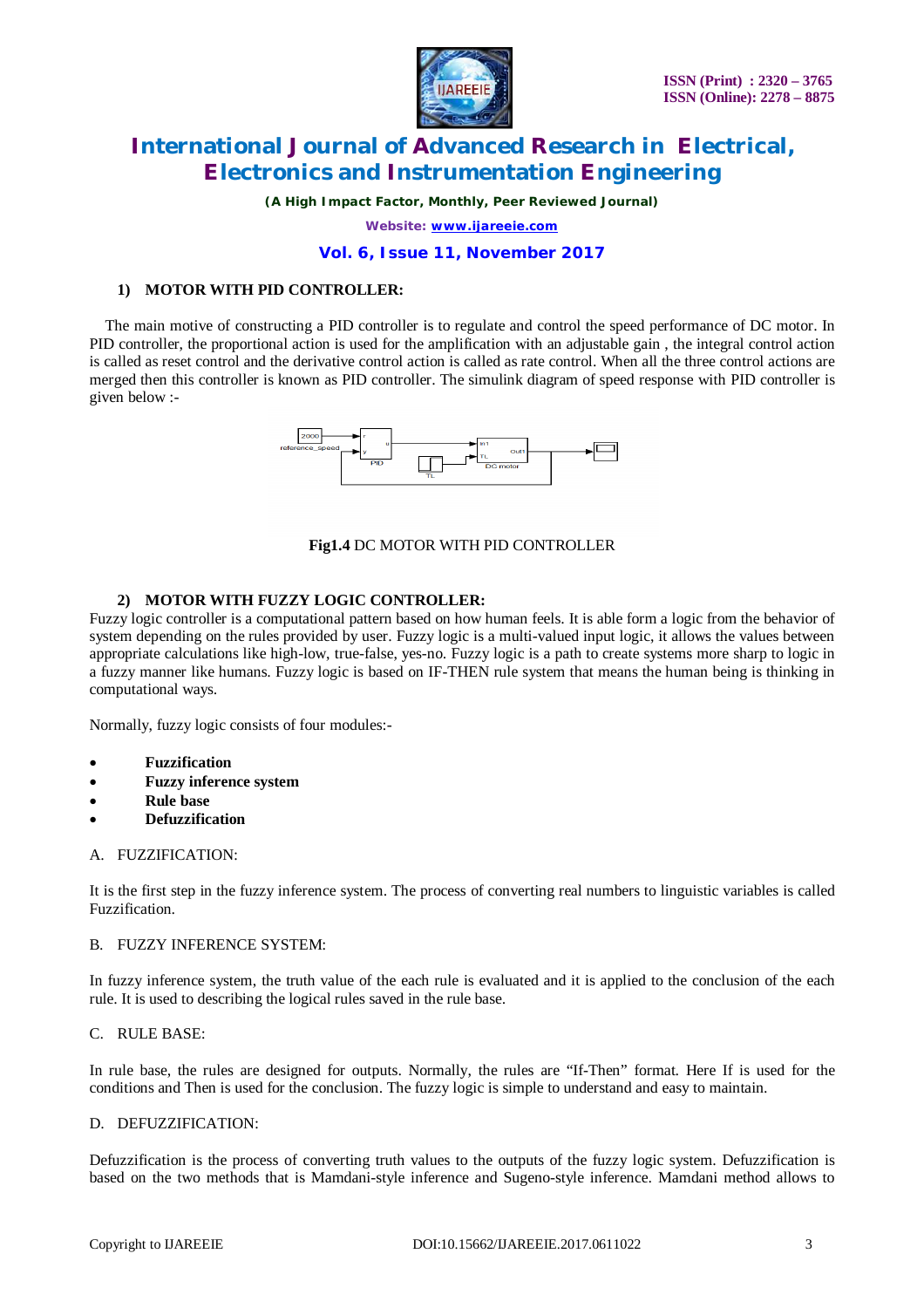

*(A High Impact Factor, Monthly, Peer Reviewed Journal)*

*Website: [www.ijareeie.com](http://www.ijareeie.com)*

# **Vol. 6, Issue 11, November 2017**

describing the ability in more automatic, more human like manner. Whereas Sugeno method is computationally effective and works well with optimization and adaptive techniques, which makes it very attractive in control problems. The block diagram of fuzzy logic controller is given below :-



**Fig 1.5** Fuzzy logic block diagram

The simulation diagram of fuzzy logic controller is given by :-



**Fig1.6** DC MOTOR WITH FUZZY CONTROLLER

### **3) PROPOSED FUZZY LOGIC CONTROLLER:**

Here in our proposed model we have combined the effect of PID as well as fuzzy for better controlling. The simulink diagram of fuzzy-PID controller is given by :-



**Fig1.7** DC MOTOR WITH FUZZY-PID CONTROLLER

### **IV.RESULT AND DISCUSSION**

The simulation result of DC motor with PID controller is given below :-



**Fig. 1.8** SIMULATION RESULT WITH PID

.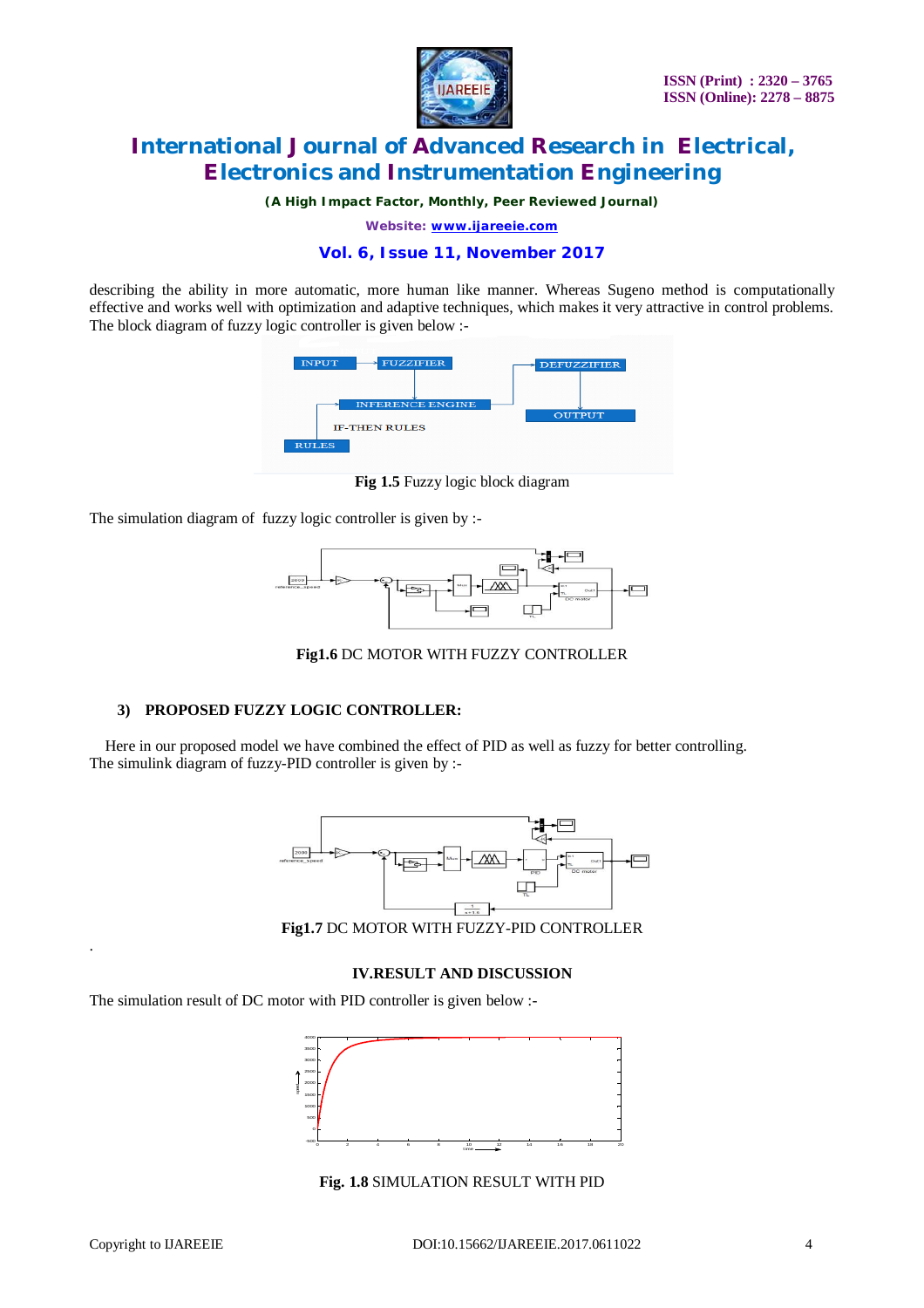

*(A High Impact Factor, Monthly, Peer Reviewed Journal)*

*Website: [www.ijareeie.com](http://www.ijareeie.com)*

# **Vol. 6, Issue 11, November 2017**

With high proportional gain, high integral gain and moderate derivative gain the rise time has been decreased with zero steady state error and no overshoot. The above figure shows the response of the PID controller with decreased rise time, decreased overshoot and zero steady state error.

Below figure describes output response while using fuzzy logic controller.



**Fig.1.9** OUTPUT RESPONSE OF FUZZY LOGIC CONTROLLER

With the use of fuzzy logic controller it is possible to reduce rise time and settling time as shown in figure. But the response is having some steady state error. Which means if a marginal error will have no issue with the reference speed then we can use this controller. But if the reference speed is very important for some specific application. In that case we need a more advanced controlling technique that can solve the error.

The output response of fuzzy-PID controller is shown below



**Fig.1.10** OUTPUT RESPONSE OF FUZZY-PID LOGIC CONTROLLER

Simulation result of fuzzy-PID controller shows improved time domain specifications like settling time, overshoot and steady state error.

#### **V. CONCLUSION**

Controlled system shows good results in terms of response time and precision when parameters are well adjusted. A little change in the system parameters leads to the change of PID parameters. Fuzzy logic controller can resolve the issue worth the cost of marginal steady state error. Once a fuzzy logic controller is given, the whole system can be considered as a deterministic system. From the output response of fuzzy logic controller, we obtained a fixed settling time and overshoot. With combined PID and fuzzy controller, which means system can be well controlled by PID which is supervised by a fuzzy system we can resolve the two fold nature of PID and fuzzy controller. So the proposed paper well describes the control of variance in speed of DC motor using PID which is supervised by a fuzzy system. For better development in future, we can go for adding more rules but it will affect time specifications in the same time. So our next work will focus on achieving timing specifications with reduced rules.

#### **REFERENCES**

[1]B.J. Chalmers, "Influence of saturation in brushless permanent magnet drives." IEEE proc. B, Electr. Power Appl , vol.139, no.1, 1992. [2]C.T. Johnson and R.D. Lorenz, "Experimental identification of friction and its compensation in precise, position controlled mechanism." IEEE Trans. Ind ,Applicat, vol.28, no.6, 1992.

[3]J. Zhang, N. Wang and S. Wang, "A developed method of tuning PID controllers with fuzzy rules for integrating process," Proceedings of the American Control Conference, Boston, 2004, pp. 1109-1114.

[4] K.H. Ang, G. Chong and Y. Li, "PID control system analysis, design and technology," IEEE transaction on Control System Technology, Vol.13, No.4, 2005, pp. 559-576 .

[5] H. X. Li and S. K. Tso, "Quantitative design and analysis of Fuzzy Proportional-Integral-Derivative Control- a Step towards Auto tuning", International journal of system science, Vol.31, No.5, 2000, pp.545-553.